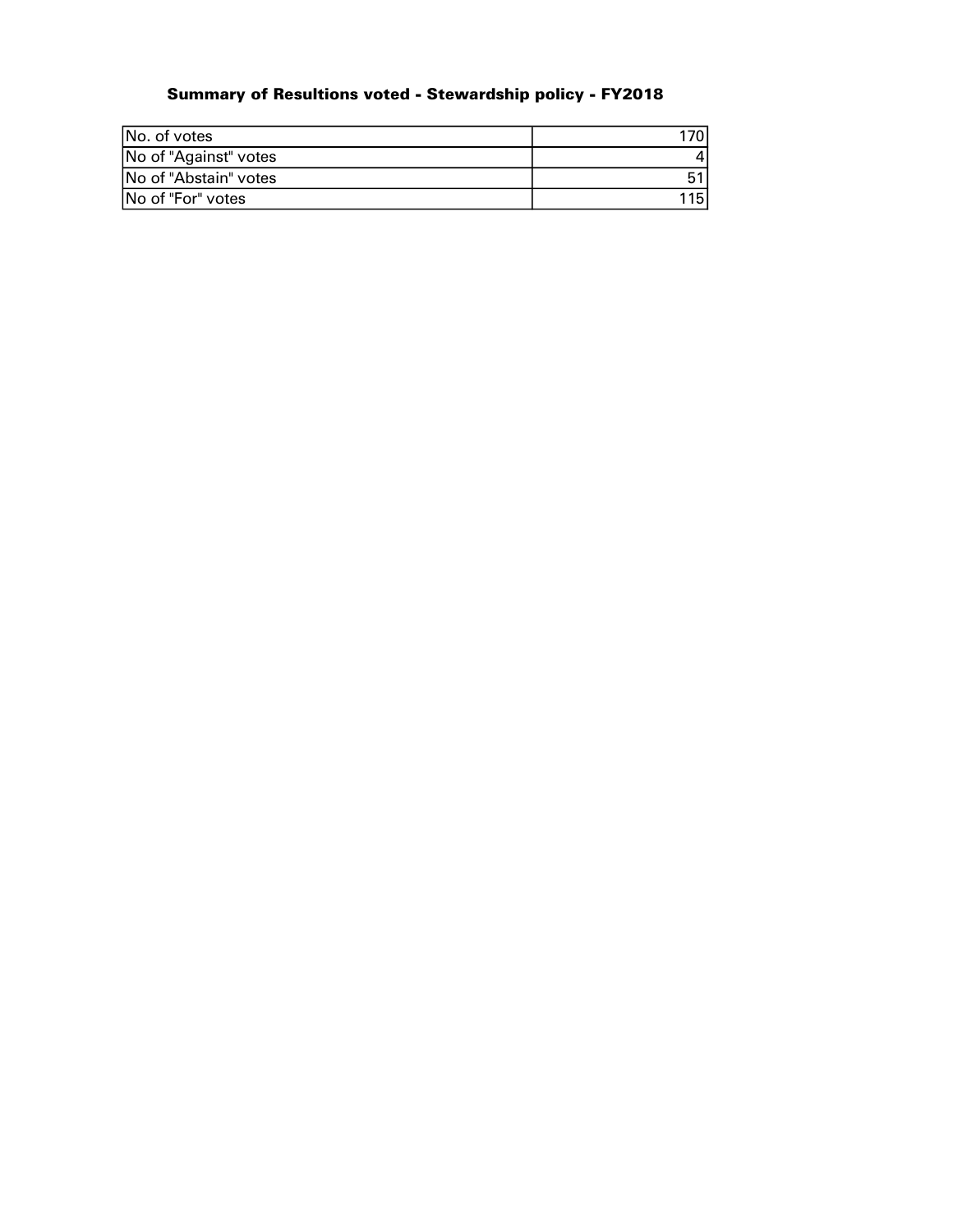## ICICI Lombard General Insurance Company Limited

| <b>Meeting Date</b> | <b>Company Name</b>                | <b>Type of Meeting</b> | <b>Proposal's Description</b>                                                                                                                                                                                     | <b>Vote</b><br><b>For/Against/Abstain</b> |
|---------------------|------------------------------------|------------------------|-------------------------------------------------------------------------------------------------------------------------------------------------------------------------------------------------------------------|-------------------------------------------|
| 23-Aug-17           | City Union Bank Ltd.               | AGM                    | Adoption of financial statements for the year ended 31 March 2017                                                                                                                                                 | For                                       |
| 23-Aug-17           | City Union Bank Ltd.               | <b>AGM</b>             | Declare equity dividend of Rs. 0.3 per share (Face Value: Rs. 1)                                                                                                                                                  | For                                       |
| 23-Aug-17           | City Union Bank Ltd.               | AGM                    | Reappoint Justice (Retd.) S.R. Singharavelu (DIN 03022233) as director liable to retire<br>by rotation                                                                                                            | For                                       |
| 23-Aug-17           | City Union Bank Ltd.               | <b>AGM</b>             | To appoint Sundaram & Srinivasan as statutory auditors for one year                                                                                                                                               | For                                       |
| 23-Aug-17           | City Union Bank Ltd.               | <b>AGM</b>             | To appoint branch auditors and fix their remuneration                                                                                                                                                             | For                                       |
| 23-Aug-17           | City Union Bank Ltd.               | AGM                    | To appoint N. Kamakodi (DIN 02039618) as the Managing Director & CEO for a period<br>of three years from 1 May 2017 and to fix his remuneration                                                                   | For                                       |
| 23-Aug-17           | City Union Bank Ltd.               | <b>AGM</b>             | Appoint Subramaniam Narayanan (DIN00166621) as Independent Director for a<br>period of five years from 23 August 2017                                                                                             | For                                       |
| 23-Aug-17           | City Union Bank Ltd.               | <b>AGM</b>             | Appoint R. Mohan (DIN 06902614) as Independent Director from 23 August 2017 till<br>27 June 2022                                                                                                                  | Against                                   |
| 23-Aug-17           | City Union Bank Ltd.               | AGM                    | Approve payment of commission to non-executive directors (other than the<br>chairman) for FY17                                                                                                                    | For                                       |
| 23-Aug-17           | City Union Bank Ltd.               | AGM                    | Approval for raising capital through QIP for an amount not exceeding Rs 5 bn                                                                                                                                      | For                                       |
| 23-Aug-17           | City Union Bank Ltd.               | AGM                    | Approval for Employee Stock Option scheme 'CUBESOS-2017'                                                                                                                                                          | For                                       |
| 24-Aug-17           | Cl Educate Ltd                     | <b>AGM</b>             | Adoption of financial statements for the year ended 31 March 2017                                                                                                                                                 | For                                       |
| 24-Aug-17           | CI Educate Ltd                     | <b>AGM</b>             | Reappoint Satya Narayanan R as an Executive Director                                                                                                                                                              | For                                       |
| 24-Aug-17           | CI Educate Ltd                     | AGM                    | Ratify Haribhakti & Co. LLP as statutory auditors for FY18 and fix their remuneration                                                                                                                             | For                                       |
| 24-Aug-17           | CI Educate Ltd                     | AGM                    | Appoint Madhumita Ganguli (DIN: 00676830) as an Independent Director for a period<br>of five years from 2 July 2017                                                                                               | For                                       |
| 24-Aug-17           | CI Educate Ltd                     | AGM                    | Appoint Paresh Surendra Thakker (DIN: 00120892) as an Independent Director for a<br>period of five years from 2 July 2017                                                                                         | For                                       |
| 24-Aug-17           | CI Educate Ltd                     | AGM                    | Adoption of a new set of Articles of Association (AoA) of the company containing<br>regulations in line with the listing regulations                                                                              | For                                       |
| 24-Aug-17           | CI Educate Ltd                     | <b>AGM</b>             | Ratify remuneration paid/payable (plus service tax and out of pocket expenses) for<br>Sunny Chhabra and Company, as cost auditors for FY16, FY17 & FY18                                                           | For                                       |
| 24-Aug-17           | CI Educate Ltd                     | AGM                    | Ratify the amended and restated Career Launcher Employee Stock Options Plan<br>2014' (CL ESOP Plan 2014), and approve the renewal of the ESOP Scheme for a<br>period of one year commencing from 5 September 2017 | For                                       |
| 24-Aug-17           | CI Educate Ltd                     | AGM                    | Ratify and approve related party transactions with of CL Media Private Limited and<br>promoters and Career Launcher Infrastructure Private Limited and Nalanda<br>Foundation for five years                       | For                                       |
| 24-Aug-17           | CI Educate Ltd                     | <b>AGM</b>             | Change designation of Gopal Jain (DIN: 00032308) to Non-Executive Non-<br>Independent Director from Non-Executive Nominee Director                                                                                | For                                       |
| 30-Aug-17           | Entertainment Network (India) Ltd. | AGM                    | Adoption of standalone financial statements for the year ended 31 March 2017                                                                                                                                      | For                                       |
| 30-Aug-17           | Entertainment Network (India) Ltd. | AGM                    | Adoption of consolidated financial statements for the year ended 31 March 2017                                                                                                                                    | For                                       |
| 30-Aug-17           | Entertainment Network (India) Ltd. | AGM                    | To declare final dividend of Rs.1.0 per equity share (face value Rs.10.0)                                                                                                                                         | For                                       |
| 30-Aug-17           | Entertainment Network (India) Ltd. | AGM                    | Reappoint Prashant Panday as an Executive Director                                                                                                                                                                | For                                       |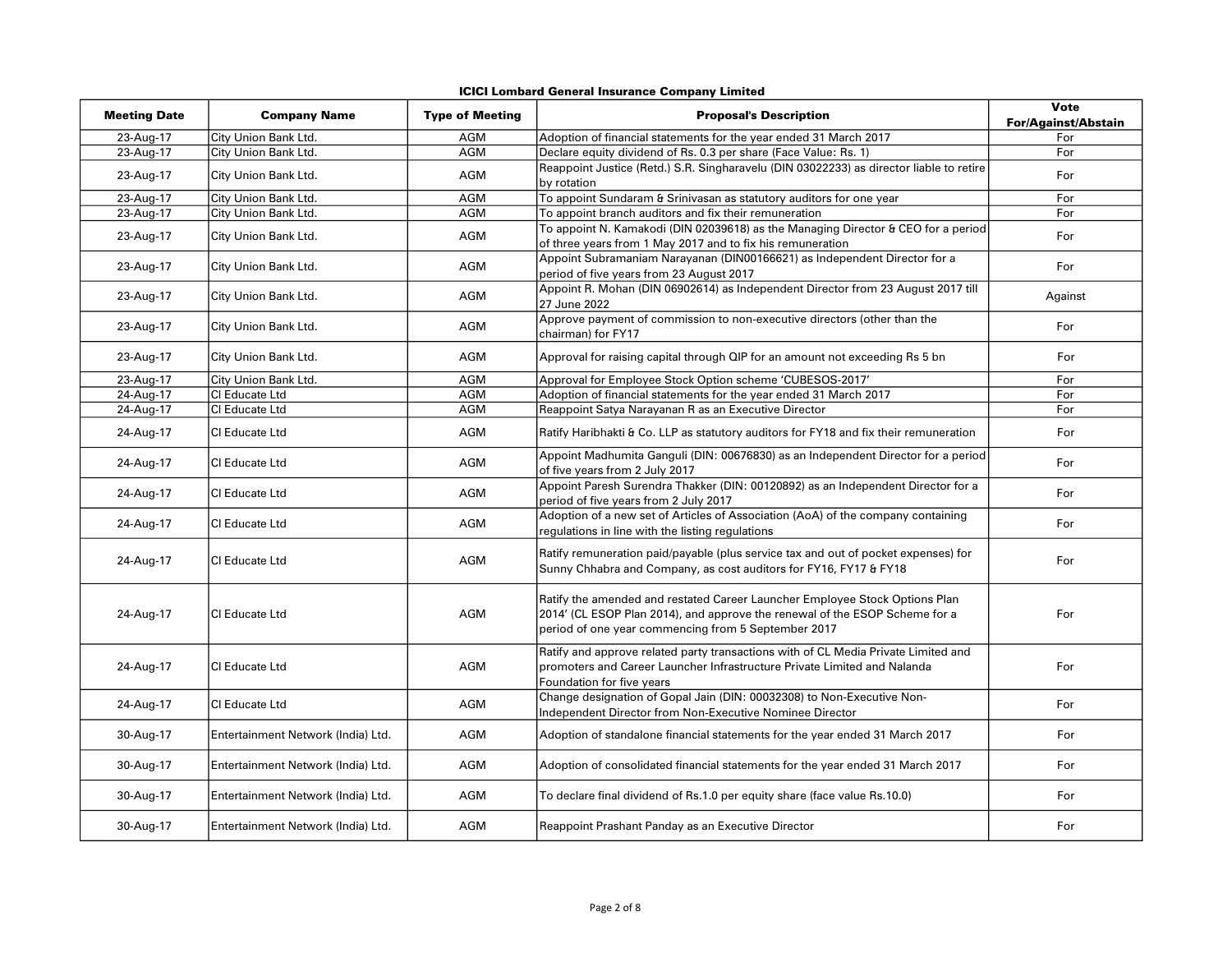|  | <b>ICICI Lombard General Insurance Company Limited</b> |  |  |
|--|--------------------------------------------------------|--|--|
|--|--------------------------------------------------------|--|--|

| <b>Meeting Date</b> | <b>Company Name</b>                | <b>Type of Meeting</b> | <b>Proposal's Description</b>                                                                                                                                         | <b>Vote</b><br><b>For/Against/Abstain</b> |
|---------------------|------------------------------------|------------------------|-----------------------------------------------------------------------------------------------------------------------------------------------------------------------|-------------------------------------------|
| 30-Aug-17           | Entertainment Network (India) Ltd. | <b>AGM</b>             | Ratify appointment of S.R Batliboi & Associates LLP as statutory auditors for FY18                                                                                    | For                                       |
| 30-Aug-17           | Entertainment Network (India) Ltd. | <b>AGM</b>             | Ratify remuneration of Rs. 450,000 (plus service tax and out of pocket expenses) for<br>R. Nanabhoy & Co. as cost auditors for 2018                                   | For                                       |
| 30-Aug-17           | Entertainment Network (India) Ltd. | AGM                    | Approve private placement of Non-Convertible Debentures and other debt securities                                                                                     | For                                       |
| 30-Aug-17           | United Spirits Ltd.                | AGM                    | Adoption of standalone and consolidated financial statements for the year ended 31<br>March 2017                                                                      | For                                       |
| 30-Aug-17           | United Spirits Ltd.                | AGM                    | Reappoint Vinod Rao (DIN-01788921) as Non-Executive Non-Independent Director                                                                                          | For                                       |
| 30-Aug-17           | United Spirits Ltd.                | <b>AGM</b>             | Ratify Price Waterhouse & Co Chartered Accountants LLP's appointment as statutory<br>auditors and fix remuneration                                                    | For                                       |
| 30-Aug-17           | United Spirits Ltd.                | AGM                    | Appoint Randall Ingber (DIN:07529943) as Non-Executive Non-Independent Director                                                                                       | For                                       |
| 30-Aug-17           | United Spirits Ltd.                | AGM                    | Appoint John Thomas Kennedy (DIN:07529946) as Non-Executive Non-Independent<br><b>Director</b>                                                                        | For                                       |
| 30-Aug-17           | United Spirits Ltd.                | AGM                    | Appoint V K Viswanathan (DIN:01782934) as an Independent Director for five years<br>from 17 October 2016                                                              | For                                       |
| 30-Aug-17           | United Spirits Ltd.                | <b>AGM</b>             | Appoint Sanjeev Churiwala (DIN:00489556) as an Executive Director                                                                                                     | For                                       |
| 30-Aug-17           | United Spirits Ltd.                | AGM                    | Appoint Sanjeev Churiwala as Executive Director and CFO for five years from 1 April<br>2017 and fix his remuneration                                                  | For                                       |
| 30-Aug-17           | United Spirits Ltd.                | AGM                    | Approve private placement of redeemable non-convertible debentures (NCDs)<br>aggregating Rs.7.5 bn                                                                    | For                                       |
| 31-Aug-17           | Pidilite Industries Ltd.           | <b>AGM</b>             | Adoption of financial statements for the year ended 31 March 2017                                                                                                     | For                                       |
| 31-Aug-17           | Pidilite Industries Ltd.           | AGM                    | Approve final dividend of Rs.4.75 per share of face value Re.1.0 each                                                                                                 | For                                       |
| 31-Aug-17           | Pidilite Industries Ltd.           | AGM                    | Reappoint N K Parekh as a Director                                                                                                                                    | For                                       |
| 31-Aug-17           | Pidilite Industries Ltd.           | AGM                    | Reappoint A N Parekh as a Director                                                                                                                                    | For                                       |
| 31-Aug-17           | Pidilite Industries Ltd.           | <b>AGM</b>             | Ratify appointment of Deloitte Haskins & Sells as statutory auditors for FY18                                                                                         | For                                       |
| 31-Aug-17           | Pidilite Industries Ltd.           | <b>AGM</b>             | Ratify remuneration of Rs. 0.17 mn to be paid to V J Talati & Co as cost auditors for<br><b>FY18</b>                                                                  | For                                       |
| 31-Aug-17           | Pidilite Industries Ltd.           | <b>AGM</b>             | Amend Articles of Association (AoA) to align with Companies Act 2013                                                                                                  | For                                       |
| 08-Sep-17           | Alkem Laboratories Ltd             | AGM                    | a. Adoption of standalone financial statements for the year ended 31 March 2017; b.<br>Adoption of consolidated financial statements for the year ended 31 March 2017 | For                                       |
| 08-Sep-17           | Alkem Laboratories Ltd             | <b>AGM</b>             | Confirm interim dividend of Rs.6.0 per equity share and declare final dividend of<br>Rs.9.0 per equity share (FV Rs.2.0)                                              | For                                       |
| 08-Sep-17           | Alkem Laboratories Ltd             | AGM                    | Reappoint Balmiki Prasad Singh (DIN 00739856) as a Director retiring by rotation                                                                                      | For                                       |
| 08-Sep-17           | Alkem Laboratories Ltd             | AGM                    | Ratify B S R & Co. LLP as statutory auditors for FY18 and fix their remuneration                                                                                      | For                                       |
| 08-Sep-17           | Alkem Laboratories Ltd             | AGM                    | Ratify remuneration of Rs. 850,000 payable to Suresh D. Shenoy, as cost auditor for<br><b>FY18</b>                                                                    | For                                       |
| 08-Sep-17           | Alkem Laboratories Ltd             | AGM                    | Appoint Dr. Dheeraj Sharma (DIN: 07683375) as an Independent Director for a period<br>of five years with effect from 26 May 2017                                      | For                                       |
| 14-Sep-17           | Coffee Day Enterprises Ltd         | <b>AGM</b>             | Adoption of standalone and consolidated financial statements for the year ended 31<br>March 2017                                                                      | Abstain                                   |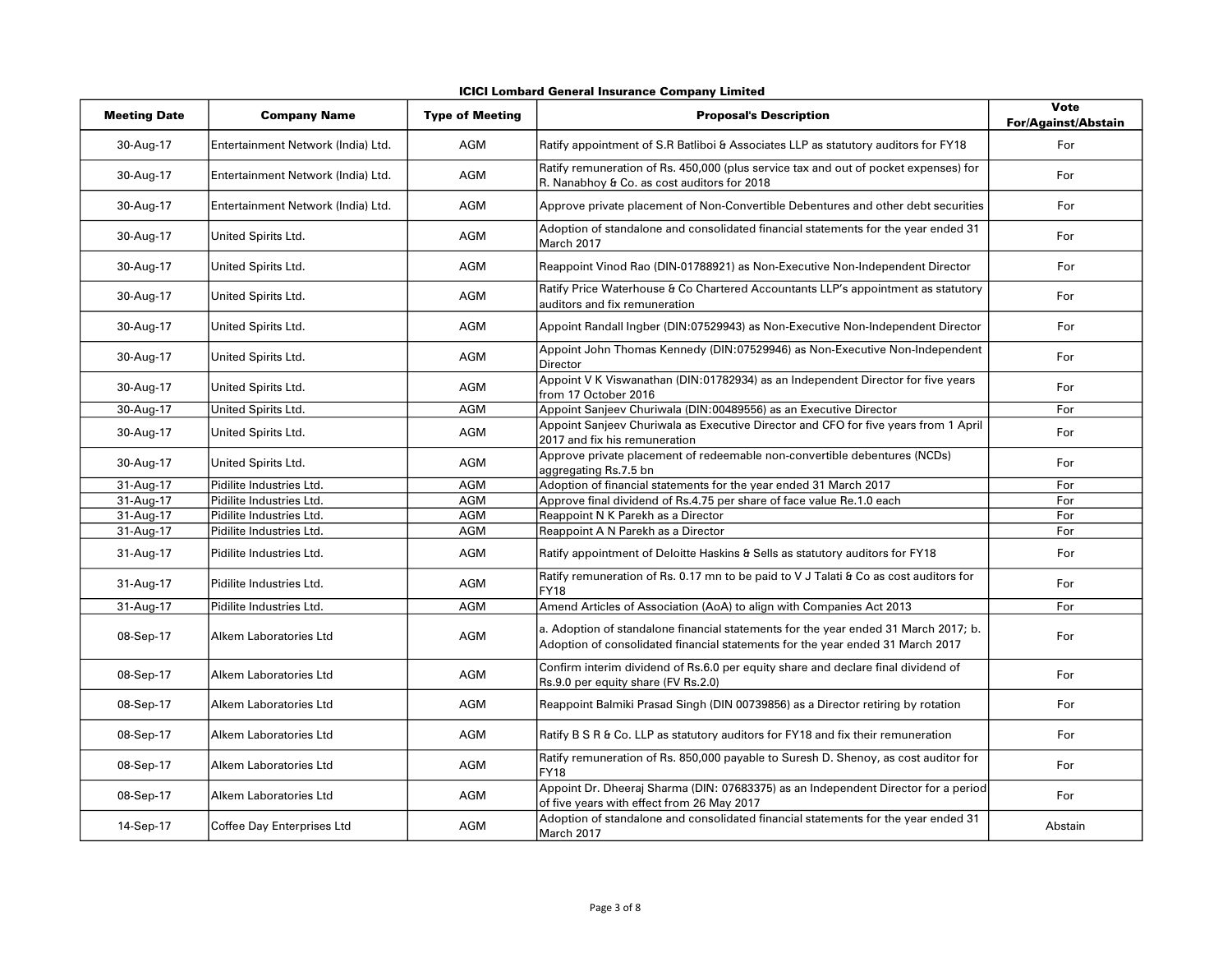| <b>Meeting Date</b> | <b>Company Name</b>                | <b>Type of Meeting</b> | <b>Proposal's Description</b>                                                                                                                                                                                                          | Vote<br><b>For/Against/Abstain</b> |
|---------------------|------------------------------------|------------------------|----------------------------------------------------------------------------------------------------------------------------------------------------------------------------------------------------------------------------------------|------------------------------------|
| 14-Sep-17           | Coffee Day Enterprises Ltd         | AGM                    | Reappoint Ms. Malavika Hegde as a Non-Executive, Non-Independent Director                                                                                                                                                              | For                                |
| 14-Sep-17           | Coffee Day Enterprises Ltd         | AGM                    | Ratify BSR & Co LLP as statutory auditors for FY18 and fix their remuneration                                                                                                                                                          | For                                |
| 14-Sep-17           | Coffee Day Enterprises Ltd         | AGM                    | Approve private placement of Non-Convertible Debentures up to an amount of Rs<br>3.0 <sub>bn</sub>                                                                                                                                     | For                                |
| 19-Sep-17           | Tamil Nadu Newsprint & Papers Ltd. | <b>AGM</b>             | Adoption of financial statements for the year ended 31 March 2017                                                                                                                                                                      | Abstain                            |
| 19-Sep-17           | Tamil Nadu Newsprint & Papers Ltd. | <b>AGM</b>             | Declare final dividend of Rs.7.5 per share (Face Value: Rs.10.0)                                                                                                                                                                       | Abstain                            |
| 19-Sep-17           | Tamil Nadu Newsprint & Papers Ltd. | <b>AGM</b>             | Reappoint K Shanmugam as a Non-Executive, Non-Independent Director                                                                                                                                                                     | Abstain                            |
| 19-Sep-17           | Tamil Nadu Newsprint & Papers Ltd. | <b>AGM</b>             | Fix remuneration of auditors to be appointed by the Comptroller and Auditor General<br>of India for FY18                                                                                                                               | Abstain                            |
| 19-Sep-17           | Tamil Nadu Newsprint & Papers Ltd. | <b>AGM</b>             | Ratify remuneration of Rs. 275,000 (plus service tax and out of pocket expenses) for<br>Raman & Associates as cost auditors for FY18                                                                                                   | Abstain                            |
| 19-Sep-17           | Tamil Nadu Newsprint & Papers Ltd. | AGM                    | Appoint Atulya Misra, IAS (DIN 02210369) as a Non-Executive, Non-Independent<br>Director from 20 April 2017                                                                                                                            | Abstain                            |
| 19-Sep-17           | Tamil Nadu Newsprint & Papers Ltd. | AGM                    | Appoint Dr. R. Selvaraj, IAS (DIN 01797405) as Managing Director for a period of five<br>years from 24 April 2017                                                                                                                      | Abstain                            |
| 19-Sep-17           | Tamil Nadu Newsprint & Papers Ltd. | <b>AGM</b>             | Reappoint A. Velliangiri as Deputy Managing Director from 1 April 2017 to 31 March<br>2018 on contractual basis and fix his remuneration as minimum remuneration                                                                       | Abstain                            |
| 19-Sep-17           | Tamil Nadu Newsprint & Papers Ltd. | <b>AGM</b>             | Reappoint V. Narayanan as an Independent Director for a period of three years from<br>1 April 2017                                                                                                                                     | Abstain                            |
| 19-Sep-17           | Tamil Nadu Newsprint & Papers Ltd. | <b>AGM</b>             | Reappoint M.R. Kumar as an Independent Director for a period of three years from 1<br>April 2017                                                                                                                                       | Abstain                            |
| 19-Sep-17           | Tamil Nadu Newsprint & Papers Ltd. | <b>AGM</b>             | Reappoint V Nagappan as an Independent Director for a period of three years from 1<br>April 2017                                                                                                                                       | Abstain                            |
| 19-Sep-17           | Tamil Nadu Newsprint & Papers Ltd. | <b>AGM</b>             | Appoint Ms. Soundara Kumar (DIN01974515) as an Independent Director for a period<br>of three years from 1 April 2017                                                                                                                   | Abstain                            |
| 20-Sep-17           | Dalmia Bharat Ltd.                 | <b>AGM</b>             | Adoption of standalone and consolidated financial statements for the year ended 31<br>March 2017                                                                                                                                       | Abstain                            |
| 20-Sep-17           | Dalmia Bharat Ltd.                 | <b>AGM</b>             | Declare final dividend of Rs.2.2 per equity share (face value of Rs.2.0)                                                                                                                                                               | Abstain                            |
| 20-Sep-17           | Dalmia Bharat Ltd.                 | AGM                    | Reappoint Jayesh Nagindas Doshi (DIN: 00017963) as a Director retiring by rotation                                                                                                                                                     | Abstain                            |
| 20-Sep-17           | Dalmia Bharat Ltd.                 | AGM                    | Ratify the appointment of S. S. Kothari Mehta & Co. as statutory auditors for one year<br>and fix their remuneration                                                                                                                   | Abstain                            |
| 20-Sep-17           | Dalmia Bharat Ltd.                 | <b>AGM</b>             | Approve payment of additional performance bonus of Rs. 23.0 mn to Jayesh<br>Nagindas Doshi for 2016-17 and include perquisites arising out of exercise of stock<br>options in his remuneration structure until his term of appointment | Abstain                            |
| 20-Sep-17           | Dalmia Bharat Ltd.                 | <b>AGM</b>             | Revise terms of remuneration for Jai Hari Dalmia (DIN: 00009717) as Managing<br>Director with effect from 1 April 2017                                                                                                                 | Abstain                            |
| 20-Sep-17           | Dalmia Bharat Ltd.                 | <b>AGM</b>             | Revise terms of remuneration for Yadu Hari Dalmia (DIN: 00009800) as Managing<br>Director with effect from 1 April 2017                                                                                                                | Abstain                            |
| 21-Sep-17           | Brigade Enterprises Ltd.           | <b>AGM</b>             | Adoption of financial statements for the year ended 31 March 2017                                                                                                                                                                      | Abstain                            |
| 21-Sep-17           | Brigade Enterprises Ltd.           | <b>AGM</b>             | Approve final dividend of Rs.2.5 per share of face value Rs.2.0 each                                                                                                                                                                   | Abstain                            |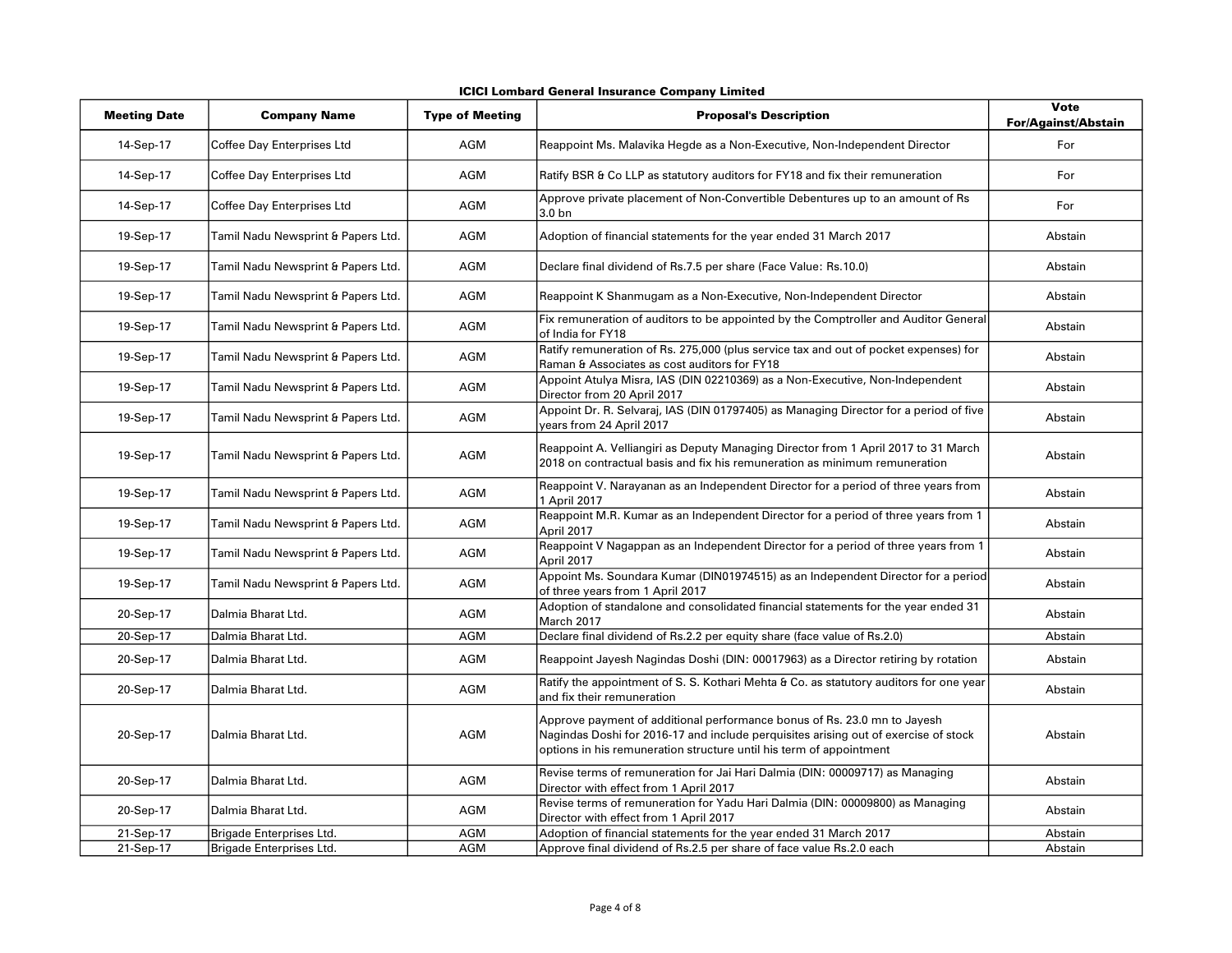| <b>ICICI Lombard General Insurance Company Limited</b> |  |  |  |
|--------------------------------------------------------|--|--|--|
|--------------------------------------------------------|--|--|--|

| <b>Meeting Date</b> | <b>Company Name</b>      | <b>Type of Meeting</b> | <b>Proposal's Description</b>                                                                                                                                                                                     | <b>Vote</b><br><b>For/Against/Abstain</b> |
|---------------------|--------------------------|------------------------|-------------------------------------------------------------------------------------------------------------------------------------------------------------------------------------------------------------------|-------------------------------------------|
| 21-Sep-17           | Brigade Enterprises Ltd. | <b>AGM</b>             | Reappoint M. R. Jaishankar as a Director                                                                                                                                                                          | Abstain                                   |
| 21-Sep-17           | Brigade Enterprises Ltd. | <b>AGM</b>             | Ratify appointment of S. R. Batliboi & Associates LLP as statutory auditors for FY18                                                                                                                              | Abstain                                   |
| 21-Sep-17           | Brigade Enterprises Ltd. | AGM                    | Reappoint M. R. Jaishankar as CMD for a period of five years w.e.f 1 April 2017 and<br>fix his remuneration                                                                                                       | Abstain                                   |
| 21-Sep-17           | Brigade Enterprises Ltd. | AGM                    | Reappoint Ms. Githa Shankar as Whole Time Director for a period of five years w.e.f<br>1 April 2017 and fix her remuneration                                                                                      | Abstain                                   |
| 21-Sep-17           | Brigade Enterprises Ltd. | AGM                    | Approve remuneration of Rs. 0.13 mn for GNV & Associates, Cost Accountants as<br>cost auditors for FY17                                                                                                           | Abstain                                   |
| $21-Sep-17$         | Brigade Enterprises Ltd. | <b>AGM</b>             | Approve Brigade Employee Stock Option Plan 2017' ('ESOP 2017')                                                                                                                                                    | Abstain                                   |
| 21-Sep-17           | Brigade Enterprises Ltd. | <b>AGM</b>             | Approve grant of options to employees/directors of holding company and<br>subsidiaries, under ESOP 2017                                                                                                           | Abstain                                   |
| 21-Sep-17           | H C L Technologies Ltd.  | AGM                    | Adoption of standalone and consolidated financial statements for the year ended 31<br>March 2017                                                                                                                  | Abstain                                   |
| 21-Sep-17           | H C L Technologies Ltd.  | AGM                    | Reappoint Sudhindar Khanna (DIN 01529178) as Non-Executive Non-Independent<br>Director                                                                                                                            | Abstain                                   |
| 21-Sep-17           | H C L Technologies Ltd.  | AGM                    | Ratify S. R. Batliboi & Co LLP's reappointment as statutory auditors and fix<br>remuneration                                                                                                                      | Abstain                                   |
| 21-Sep-17           | H C L Technologies Ltd.  | <b>AGM</b>             | Reappoint Shiv Nadar (DIN: 00015850) as Managing Director under the designation<br>of Chairperson and Chief Strategy Officer for five years from 1 February 2017 and fix<br>his remuneration at Rs.50 mn annually | Abstain                                   |
| 21-Sep-17           | H C L Technologies Ltd.  | AGM                    | Appoint Deepak Kapoor (DIN 00162957) as an Independent Director for five years<br>from 26 July 2017                                                                                                               | Abstain                                   |
| 21-Sep-17           | Brigade Enterprises Ltd. | <b>NCM</b>             | Approve demerger of hospitality segment, comprising the hotels business, clubs and<br>convention centers, and Augusta Club project, to wholly owned subsidiaries                                                  | For                                       |
| 22-Sep-17           | Grasim Industries Ltd.   | <b>AGM</b>             | Adoption of financial statements for the year ended 31 March 2017                                                                                                                                                 | For                                       |
| 22-Sep-17           | Grasim Industries Ltd.   | <b>AGM</b>             | Declare final dividend of Rs. 5.5 per equity share (face value Rs. 2.0) for FY17                                                                                                                                  | For                                       |
| 22-Sep-17           | Grasim Industries Ltd.   | AGM                    | Reappoint Kumar Mangalam Birla (DIN: 00012813) as a Non-Executive Non-<br><b>Independent Director</b>                                                                                                             | For                                       |
| 22-Sep-17           | Grasim Industries Ltd.   | AGM                    | Ratify appointment of BSR & Co. LLP as joint statutory auditors for FY18 and fix their<br>remuneration                                                                                                            | For                                       |
| 22-Sep-17           | Grasim Industries Ltd.   | AGM                    | Appoint SRBC & Co. LLP as joint statutory auditors for a period of five years and fix<br>their remuneration                                                                                                       | For                                       |
| 22-Sep-17           | Grasim Industries Ltd.   | AGM                    | Issuance of Non-Convertible Debentures (NCDs) on a private placement basis upto<br>Rs. 30.0 bn                                                                                                                    | For                                       |
| 22-Sep-17           | Grasim Industries Ltd.   | AGM                    | Approve remuneration of Rs. 1.0 mn for DC Dave & Co. as cost auditors for FY18                                                                                                                                    | For                                       |
| 22-Sep-17           | Grasim Industries Ltd.   | AGM                    | Alter the Articles of Association (AoA) by inserting new clauses 63A to 63D                                                                                                                                       | For                                       |
| 22-Sep-17           | S J V N Ltd.             | AGM                    | Adoption of standalone and consolidated financial statements for the year ended 31<br>March 2017                                                                                                                  | For                                       |
| 22-Sep-17           | S J V N Ltd.             | AGM                    | To declare final dividend of Rs. 0.5 per share and confirm the payment of interim<br>dividend of Rs. 2.25 per share (face value Rs.10)                                                                            | For                                       |
| 22-Sep-17           | S J V N Ltd.             | <b>AGM</b>             | Reappoint Nand Lal Sharma [DIN 03495554], as director liable to retire by rotation                                                                                                                                | For                                       |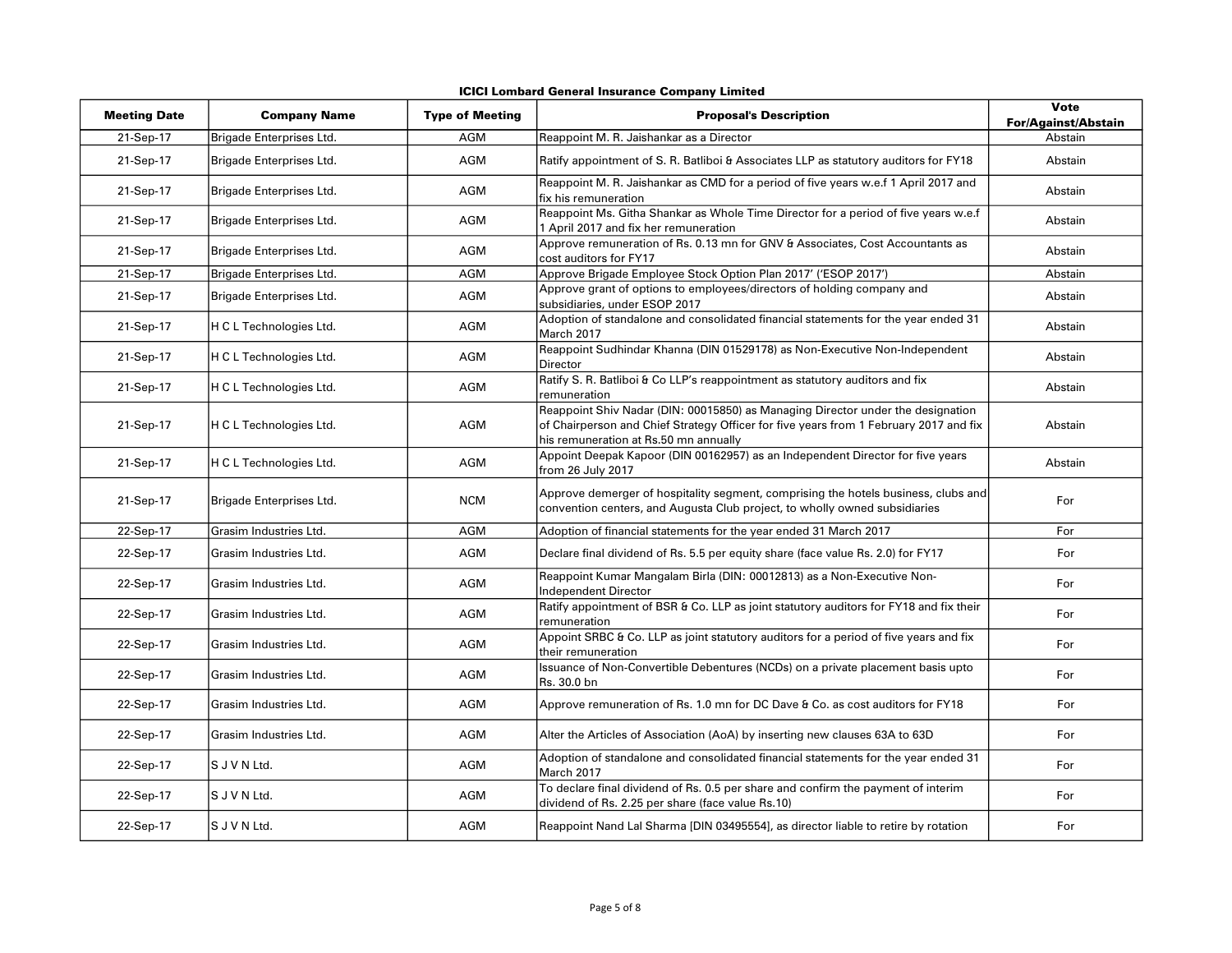|  |  |  | <b>ICICI Lombard General Insurance Company Limited</b> |  |  |
|--|--|--|--------------------------------------------------------|--|--|
|--|--|--|--------------------------------------------------------|--|--|

| <b>Meeting Date</b> | <b>Company Name</b>           | <b>Type of Meeting</b> | <b>Proposal's Description</b>                                                                                                                                                           | Vote<br><b>For/Against/Abstain</b> |
|---------------------|-------------------------------|------------------------|-----------------------------------------------------------------------------------------------------------------------------------------------------------------------------------------|------------------------------------|
| 22-Sep-17           | S J V N Ltd.                  | <b>AGM</b>             | Reappoint Kanwar Singh [DIN 05351047], as Director liable to retire by rotation                                                                                                         | For                                |
| 22-Sep-17           | S J V N Ltd.                  | <b>AGM</b>             | Ratify remuneration of Rs. 180,000 mn payable to cost auditors, Chandra Wadhwa &<br>Co for FY18                                                                                         | For                                |
| 25-Sep-17           | H T Media Ltd.                | AGM                    | Adoption of standalone and consolidated financial statements for the year ended 31<br>March 2017                                                                                        | Abstain                            |
| 25-Sep-17           | H T Media Ltd.                | AGM                    | To declare final dividend of Rs.0.4 per equity share (face value Rs.2.0)                                                                                                                | Abstain                            |
| 25-Sep-17           | H T Media Ltd.                | AGM                    | Reappoint Priyavrat Bhartia as a Non-Executive, Non-Independent Director                                                                                                                | Abstain                            |
| 25-Sep-17           | H T Media Ltd.                | <b>AGM</b>             | Appoint Price Waterhouse & Co Chartered Accountants LLP as statutory auditors for<br>five years and fix their remuneration                                                              | Abstain                            |
| 25-Sep-17           | H T Media Ltd.                | AGM                    | Approve private placement of non-convertible debentures of up to Rs. 4.0 bn                                                                                                             | Abstain                            |
| 25-Sep-17           | Ambuja Cements Ltd.           | <b>Postal Ballot</b>   | Approve payment of additional performance bonus of Rs. 5.4 mn to Ajay Kapur for<br>calendar year 2016                                                                                   | For                                |
| 25-Sep-17           | Ambuja Cements Ltd.           | <b>Postal Ballot</b>   | Revise terms of remuneration for Ajay Kapur as Managing Director and CEO from 1<br>January 2017 till 24 April 2019                                                                      | For                                |
| 25-Sep-17           | Dalmia Bharat Ltd.            | <b>Postal Ballot</b>   | Issuance of equity shares or convertible securities up to Rs. 30.0 bn                                                                                                                   | Abstain                            |
| 25-Sep-17           | Dalmia Bharat Ltd.            | <b>Postal Ballot</b>   | Issuance of non–convertible debentures up to Rs.10.0 bn on private placement basis                                                                                                      | Abstain                            |
| 26-Sep-17           | Sun Pharmaceutical Inds. Ltd. | AGM                    | Adoption of standalone and consolidated financial statements for the year ended 31<br>March 2017                                                                                        | Abstain                            |
| 26-Sep-17           | Sun Pharmaceutical Inds. Ltd. | AGM                    | Declare final dividend of Rs.3.5 per equity share (face value of Re.1.0)                                                                                                                | Abstain                            |
| 26-Sep-17           | Sun Pharmaceutical Inds. Ltd. | AGM                    | Reappoint Sailesh T. Desai (DIN: 00005443) as a Director retiring by rotation                                                                                                           | Abstain                            |
| 26-Sep-17           | Sun Pharmaceutical Inds. Ltd. | <b>AGM</b>             | Reappoint Israel Makov (DIN: 05299764) as a Director retiring by rotation                                                                                                               | Abstain                            |
| 26-Sep-17           | Sun Pharmaceutical Inds. Ltd. | AGM                    | Appoint S R B C & Co. as statutory auditors for a term of five years and fix their<br>remuneration                                                                                      | Abstain                            |
| 26-Sep-17           | Sun Pharmaceutical Inds, Ltd. | AGM                    | Ratify remuneration of Rs.1.9 mn payable to Kailash Sankhlecha & Associates, as cost<br>auditors for FY18                                                                               | Abstain                            |
| 26-Sep-17           | Sun Pharmaceutical Inds. Ltd. | AGM                    | Appoint Kalyanasundaram Subramanian (DIN: 00179072) as a Director liable to retire<br>by rotation                                                                                       | Abstain                            |
| 26-Sep-17           | Sun Pharmaceutical Inds. Ltd. | AGM                    | Appoint Kalyanasundaram Subramanian (DIN: 00179072) as Whole-time Director for<br>a period of two years beginning 14 February 2017 without any remuneration                             | Abstain                            |
| 26-Sep-17           | Sun Pharmaceutical Inds. Ltd. | <b>AGM</b>             | Reappoint Dilip S. Shanghvi (DIN: 00005588) as Managing Director for a period of<br>five years beginning 1 April 2018 and fix his remuneration from 1 April 2018 until 31<br>March 2021 | Abstain                            |
| 26-Sep-17           | Sun Pharmaceutical Inds. Ltd. | AGM                    | Approve related party transactions with Aditya Medisales Limited (AML) for a period<br>of five years                                                                                    | Abstain                            |
| 28-Sep-17           | Jagran Prakashan Ltd.         | AGM                    | Adoption of financial statements for the year ended 31 March 2017                                                                                                                       | For                                |
| 28-Sep-17           | Jagran Prakashan Ltd.         | <b>AGM</b>             | Declare final dividend of Rs. 3.0 per equity share (face value Rs. 2.0)                                                                                                                 | For                                |
| 28-Sep-17           | Jagran Prakashan Ltd.         | AGM                    | Reappoint Devendra Mohan Gupta as Non-Executive Non-Independent Director                                                                                                                | For                                |
| 28-Sep-17           | Jagran Prakashan Ltd.         | <b>AGM</b>             | Reappoint Amit Dixit as Non-Executive Non-Independent Director                                                                                                                          | For                                |
| 28-Sep-17           | Jagran Prakashan Ltd.         | AGM                    | Appoint Deloitte Haskins & Sells as statutory auditors for five years and fix their<br>remuneration                                                                                     | For                                |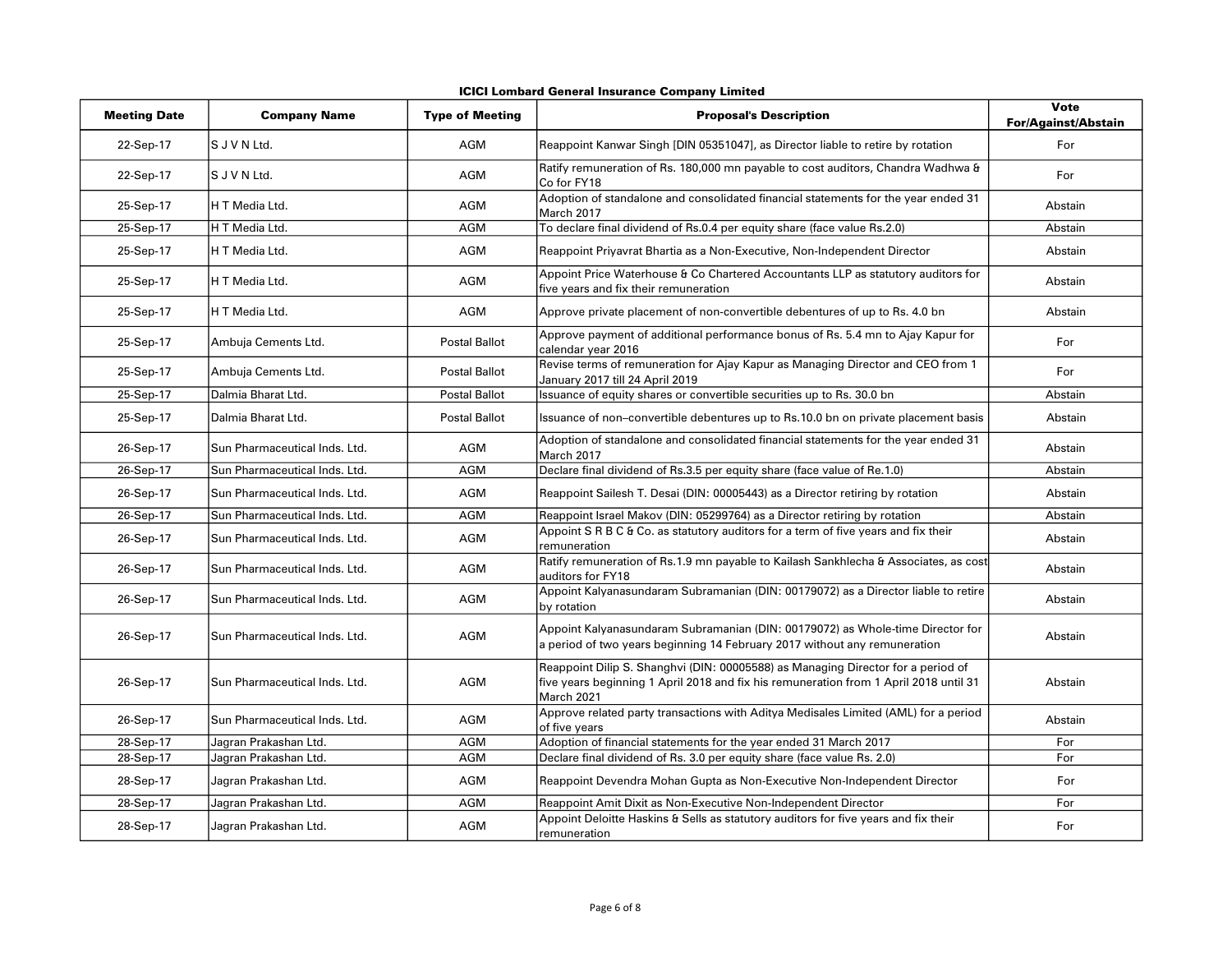| <b>ICICI Lombard General Insurance Company Limited</b> |  |  |  |
|--------------------------------------------------------|--|--|--|
|--------------------------------------------------------|--|--|--|

| <b>Meeting Date</b>     | <b>Company Name</b>                  | <b>Type of Meeting</b> | <b>Proposal's Description</b>                                                                                                                                                                                      | <b>Vote</b><br><b>For/Against/Abstain</b> |
|-------------------------|--------------------------------------|------------------------|--------------------------------------------------------------------------------------------------------------------------------------------------------------------------------------------------------------------|-------------------------------------------|
| 07-Oct-17               | Infosys Ltd                          | <b>Postal Ballot</b>   | Approve buyback of up to 113 mn equity shares at Rs. 1150.0 per share through a<br>tender offer, for an aggregate consideration of up to Rs.130.0 bn                                                               | For                                       |
| 07-Oct-17               | Infosys Ltd                          | Postal Ballot          | Appoint D Sundaram as an Independent Director for a period of five years w.e.f 14<br><b>July 2017</b>                                                                                                              | For                                       |
| 07-Oct-17               | Infosys Ltd                          | <b>Postal Ballot</b>   | Appoint Nandan Nilekani as a Director and Chairperson of the board                                                                                                                                                 | For                                       |
| 07-Oct-17               | Infosys Ltd                          | <b>Postal Ballot</b>   | Appoint U. B. Pravin Rao as Managing Director and interim CEO for a period not<br>exceeding five years w.e.f 18 August 2017                                                                                        | For                                       |
| 08-Dec-17               | Hindustan Unilever Ltd               | <b>Postal Ballot</b>   | Appoint Srinivas Phatak as Whole-time Director for five years with effect from 1<br>December 2017 for five years and fix his remuneration                                                                          | For                                       |
| 12-Dec-17               | Shriram Transport Finance Co. Ltd    | <b>Postal Ballot</b>   | Amendment of Articles of Association by insertion of new Article 32A to carry out<br>consolidation and re-issuance of non-convertible debt securities                                                              | For                                       |
| 13-Dec-17               | Pnb Housing Finance Ltd              | <b>Postal Ballot</b>   | Approve ex-gratia payment aggregating Rs.62 mn by DEL-Mauritius to reward certain<br>senior management personnel of PNB Housing Finance                                                                            | For                                       |
| 13-Dec-17               | Pnb Housing Finance Ltd              | Postal Ballot          | Pay upto 0.25% of net profit as commission to Independent Directors for five years<br>from FY18                                                                                                                    | For                                       |
| 15-Dec-17               | C E S C Ltd                          | <b>NCM</b>             | To approve restructuring of CESC Limited's main businesses (held directly and<br>through subsidiaries) by housing them into four separate companies with mirror<br>shareholding, which will be subsequently listed | For                                       |
| 16-Dec-17               | Mahindra & Mahindra Ltd              | <b>Postal Ballot</b>   | Issuance of one equity share of Rs. 5.0/- each as bonus for each equity share held in<br>the company                                                                                                               | For                                       |
| January 04, 2018        | Kovai Medical Center & Hospital Ltd. | <b>NCM</b>             | To approve amalgamation of Idhayam Hospitals Erode Limited (IHEL), a wholly<br>owned subsidiary, with Kovai Medical Center and Hospital Limited (KMCH)                                                             | For                                       |
| January 06, 2018        | Alkem Laboratories Ltd               | <b>Postal Ballot</b>   | Re-designate Sandeep Singh (DIN 01277984) as Managing Director for a period of<br>five years beginning 17 October 2017 and fix his remuneration                                                                    | For                                       |
| January 06, 2018        | Alkem Laboratories Ltd               | <b>Postal Ballot</b>   | Reappoint Dhananjay Kumar Singh (DIN 00739153) as Joint Managing Director for a<br>period of five years beginning 1 January 2018 and approve revision in remuneration                                              | For                                       |
| January 06, 2018        | Alkem Laboratories Ltd               | <b>Postal Ballot</b>   | Reappoint Balmiki Prasad Singh (DIN 00739856) as Director for a period of five years<br>beginning 1 January 2018 and approve revision in remuneration                                                              | For                                       |
| January 06, 2018        | Alkem Laboratories Ltd               | <b>Postal Ballot</b>   | Reappoint Mritunjay Kumar Singh (DIN 00881412) as Director for a period of five<br>years beginning 1 January 2018 and approve revision in remuneration                                                             | For                                       |
| January 06, 2018        | Alkem Laboratories Ltd               | <b>Postal Ballot</b>   | Revise remuneration of Satish Kumar Singh as Head - Operations, in a place of profit,<br>with effect from 1 January 2018                                                                                           | For                                       |
| January 06, 2018        | Alkem Laboratories Ltd               | <b>Postal Ballot</b>   | Revise remuneration of Sarvesh Singh as Vice President - Marketing and Sales, in a<br>place of profit, with effect from 1 January 2018                                                                             | Against                                   |
| January 06, 2018        | Alkem Laboratories Ltd               | <b>Postal Ballot</b>   | Revise remuneration of Sarandhar Singh as Vice President - Marketing and Sales, in<br>a place of profit, with effect from 1 January 2018                                                                           | Against                                   |
| January 06, 2018        | Alkem Laboratories Ltd               | <b>Postal Ballot</b>   | Revise remuneration of Srinivas Singh as Vice President - Marketing and Sales, in a<br>place of profit, with effect from 1 January 2018                                                                            | Against                                   |
| January 15, 2018        | H T Media Ltd.                       | <b>Postal Ballot</b>   | Amend Objects Clause of the Memorandum of Association (MoA)                                                                                                                                                        | For                                       |
| <b>January 16, 2018</b> | Deepak Nitrite Ltd.                  | Postal Ballot          | Qualified institutional placement of equity shares to raise upto Rs.1.5 bn                                                                                                                                         | For                                       |
| January 19, 2018        | H D F C Bank Ltd.                    | EGM                    | Issue of equity shares and/or equity shares through depository receipts and/or<br>convertible securities upto Rs 240.0 bn                                                                                          | For                                       |
| January 19, 2018        | H D F C Bank Ltd.                    | EGM                    | Related party transaction of issuance of equity on preferential basis to promoters<br>HDFC Ltd. upto Rs 85.0 bn (within above limit of Rs 240.0 bn)                                                                | For                                       |